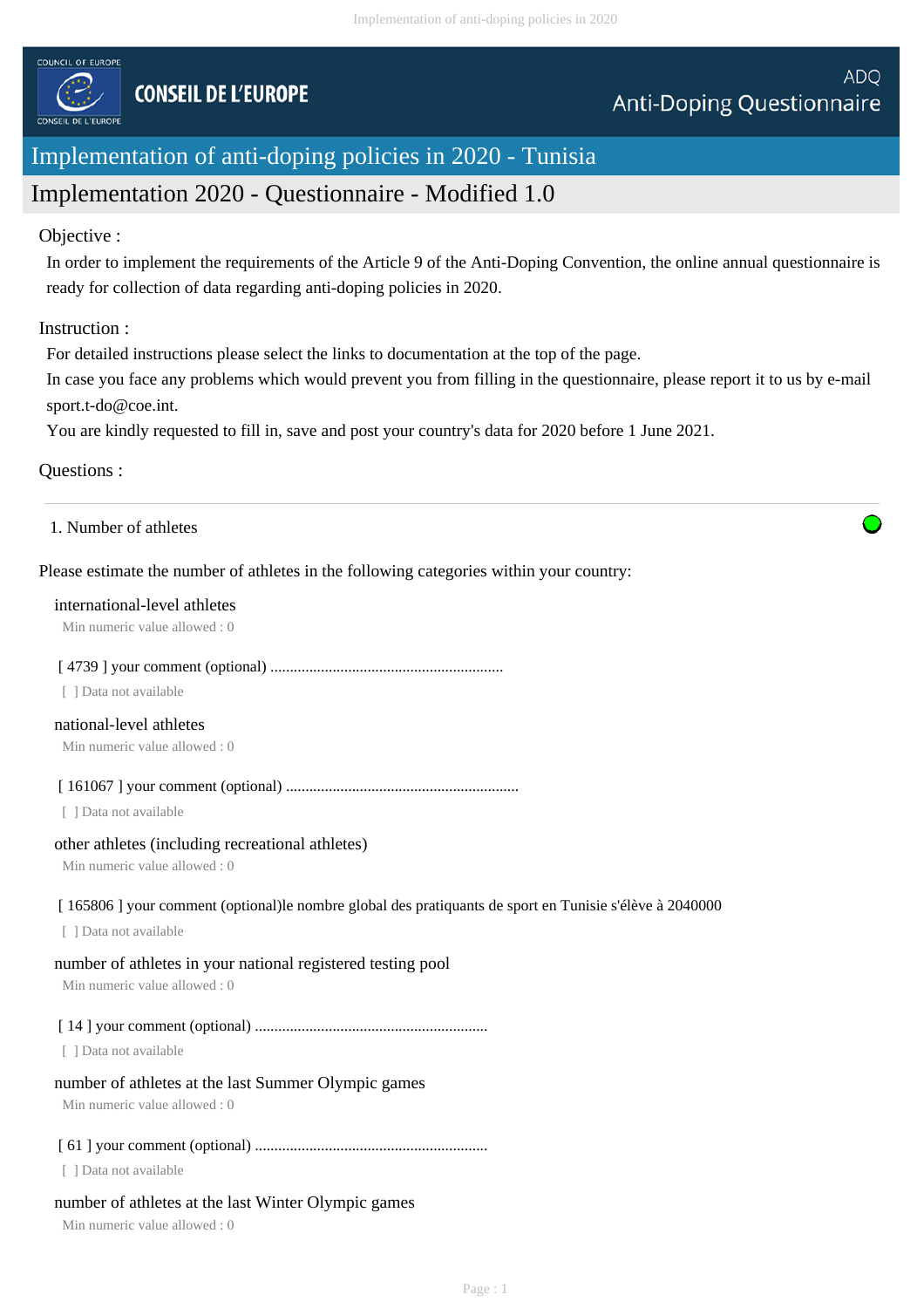| [ ] Data not available                                                                                                                     |
|--------------------------------------------------------------------------------------------------------------------------------------------|
| number of athletes at the last Summer Paralympic games                                                                                     |
| Min numeric value allowed: 0                                                                                                               |
|                                                                                                                                            |
| [ ] Data not available                                                                                                                     |
| number of athletes at the last Winter Paralympic games<br>Min numeric value allowed: 0                                                     |
| [ ] Data not available                                                                                                                     |
| 2. Doping definition                                                                                                                       |
| What is the definition of "doping in sport" used in your country?                                                                          |
|                                                                                                                                            |
|                                                                                                                                            |
|                                                                                                                                            |
| [X] Other, please specify (e.g. national law) : Article 3 de la Loi n° 2007-54 du 8 août 2007, relative à la lutte contre le dopage dans   |
| le sport                                                                                                                                   |
| Attachments<br>$\uparrow$ loi-2007-54.pdf                                                                                                  |
| 3. Doping list                                                                                                                             |
| Which list of banned pharmacological classes of doping agents and doping methods (i.e. Prohibited List) is implemented in<br>your country? |
| [X] Prohibited List, as adopted by the Executive Committee of WADA. Your comment (optional)                                                |
| [ ] List of banned pharmacological classes of doping agents and doping methods, as adopted by the Monitoring Group (T-DO). Your            |
| [ ] Prohibited List, as adopted by the Conference of Parties of the International Convention against Doping in Sport (UNESCO). Your        |
|                                                                                                                                            |
| Attachments<br><b>@</b> Prohibited List on ANAD website : http://www.wada-ama.org/sites/default/files/resources/files/2021list_fr_0.pdf    |
| 4. Additional doping lists                                                                                                                 |
| For the purposes of restricting availability of doping substances, are there other lists than those defined in the question 3?             |
|                                                                                                                                            |
|                                                                                                                                            |
| 5. Anti-doping laws                                                                                                                        |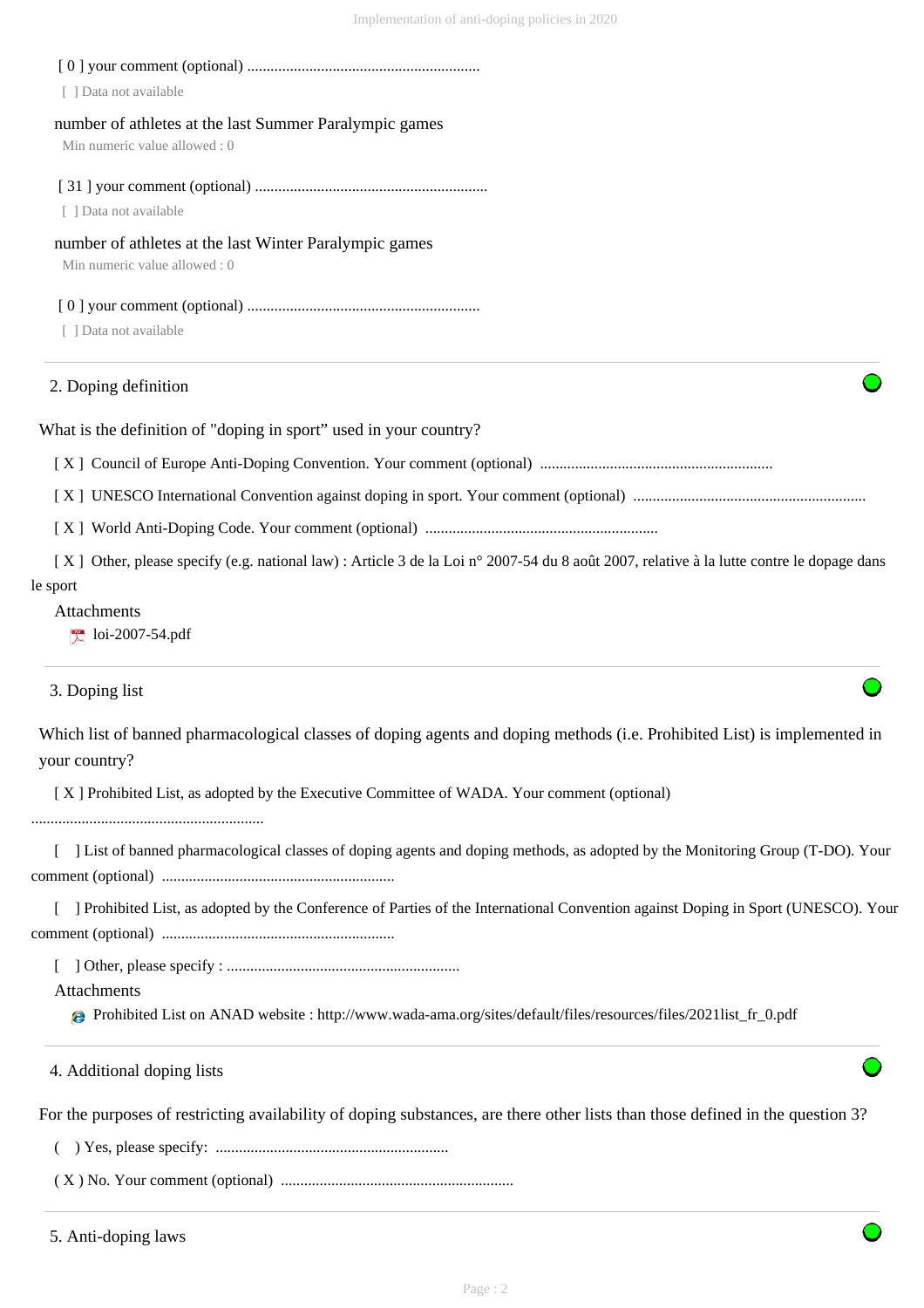Are there any anti-doping laws in your country?

 [ X ] Anti-doping law (other than ratification of the Convention). Your comment (optional)Loi n° 2007-54 du 8 août 2007, relative à la lutte contre le dopage dans le sport

|--|--|--|--|

[ ] No. Your comment (optional) ............................................................

loi-2007-54.pdf

6. National Anti-Doping Organisation (NADO)

What is the legal status of your national anti-doping organisation? Please upload the statutes, if possible

 ( X ) Public authority. Your comment (optional)Décret n° 2008-103 du 16 janvier 2008, fixant l'organisation ainsi que les modalités de fonctionnement de l'agence nationale de lutte contre le dopage

( ) Non-governmental organisation. Your comment (optional) ............................................................

( ) Private company. Your comment (optional) ............................................................

( ) National Olympic Committee acting as a NADO. Your comment (optional) ............................................................

( ) Other, please specify : ............................................................

## Attachments

Décret 2008-103 organisation ANAD.pdf

## 7. NADO activities

Which of the activities below are conducted by your national anti-doping organisation? Please upload the organisational chart, if possible

|                                                | Yes. Your comment<br>(optional) | No, please specify which<br>organisation is in charge |
|------------------------------------------------|---------------------------------|-------------------------------------------------------|
| Co-ordination of action by public authorities  | (X)                             |                                                       |
| Co-ordination of the fight against trafficking | (X)                             |                                                       |
| Testing (doping control)                       | (X)                             |                                                       |
| Results management                             | (X)                             |                                                       |
| Disciplinary procedures                        | (X)                             |                                                       |
| Education and/or information                   | (X)                             |                                                       |
| Research                                       | (X)                             |                                                       |

# Attachments

Organigramme ANAD Tunisie : http://www.anad.tn/index.php/organisation/

What was the annual budget of the NADO for the 2020 calendar year?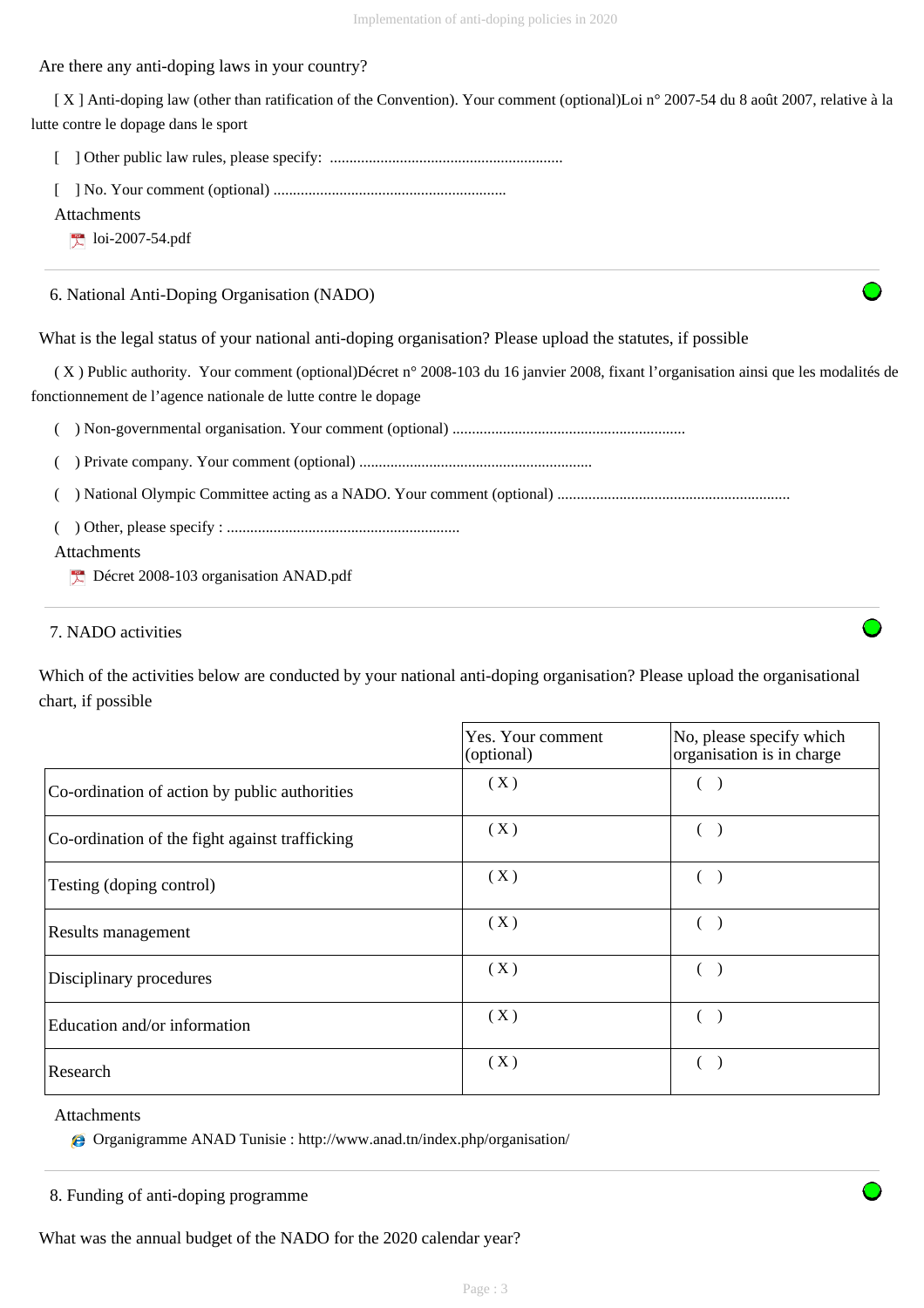Min numeric value allowed : 0

#### [ 588836.626 ] amountTNDCurrency

[ ] Data not available

#### 9. Funding sources

How is the NADO funded? Please select all that apply and indicate an estimate in percentages:

# [ X ] Government100%

- [ ] National Lottery programme ............................................................ %
- [ ] National Olympic Committee (NOC) ............................................................ %
- [ ] Other sports organisation(s) ............................................................ %
- [ ] Fee for service ............................................................ %
- [ ] Private ............................................................ %
- [ ] Other ............................................................ %

#### 10. Distribution of funding

What percentage of NADO's annual budget is put towards the following core programs?

[ 29.5 ] Testing (including equipment, transportation, sample collection personnel fees)

- [ 22.5 ] Sample analysis
- [ 0 ] Investigations
- [ 10 ] Education
- [ 0 ] Research
- [ 0 ] Results Management/Legal
- [ 0 ] Therapeutic Use Exemptions (TUEs)
- [ 38 ] Other (e.g. remuneration, administration) ............................................................
- [ ] Data not available

# 11. Other funding for the anti-doping programme

Are other institutions funding any parts of the national anti-doping programme (e.g. laboratories, research, WADA contribution, Unesco Voluntary Fund)

( ) Yes, please describe ............................................................

 $(X)$  No

What amount has been allocated to sport from the State budget through the national ministry responsible for sport for the year 2020?

<sup>12.</sup> Sport budget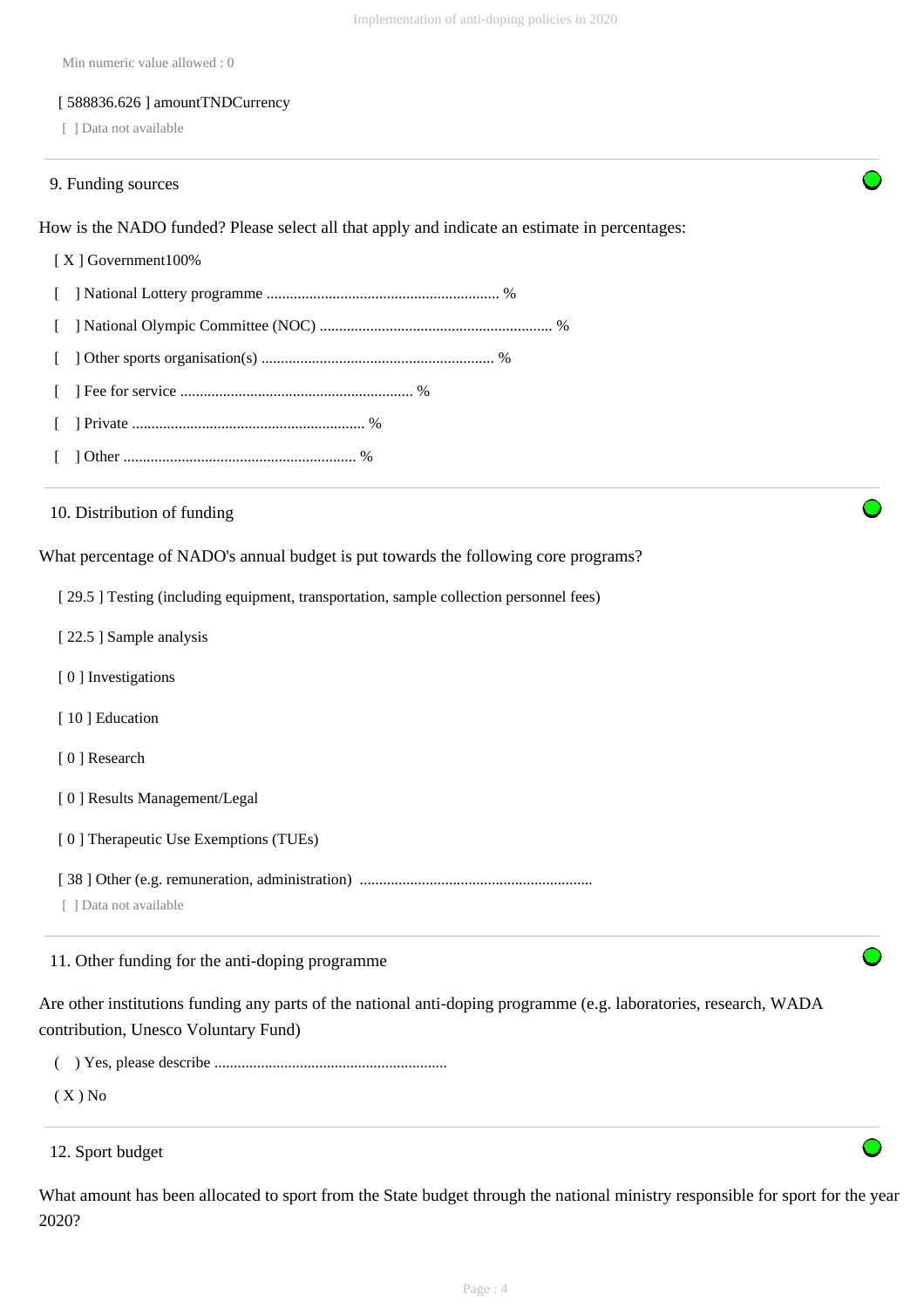[ 169806000 ] amountDinars Tunisiens (hormis le budget alloué à l'éducation physique)currency / other information

[ ] Data not available

| 13. Limiting public funding to organisations                                                                                                                              |  |
|---------------------------------------------------------------------------------------------------------------------------------------------------------------------------|--|
| Is public funding withheld from organisations that do not comply with anti-doping regulations and related legal instruments?                                              |  |
|                                                                                                                                                                           |  |
| (X) A limited amount of funding is withheld; your comment (optional) aucun cas n'a été enregistré jusque là                                                               |  |
|                                                                                                                                                                           |  |
|                                                                                                                                                                           |  |
| 14. Limitation of public funding of persons                                                                                                                               |  |
| Is sport-related financial assistance provided by public authorities withheld from banned athletes or athlete support personnel<br>during the period of their suspension? |  |
|                                                                                                                                                                           |  |
|                                                                                                                                                                           |  |
|                                                                                                                                                                           |  |
| ) Not applicable (no sport-related financial assistance is provided by public authorities to athletes or support personnel); your                                         |  |
|                                                                                                                                                                           |  |
|                                                                                                                                                                           |  |
| 15. Testing programme                                                                                                                                                     |  |
| Does your country have a national testing programme?                                                                                                                      |  |
| $(X)$ Yes                                                                                                                                                                 |  |
|                                                                                                                                                                           |  |
| 16. Elements of the testing programme                                                                                                                                     |  |
| What elements of the testing program are implemented by the NADO?                                                                                                         |  |
| [X] Risk assessment and test distribution planning (TDP)                                                                                                                  |  |
| [X] Registered testing pool                                                                                                                                               |  |
| [X] Random selection of athletes                                                                                                                                          |  |
| [X] Targeted selection of athletes                                                                                                                                        |  |
| [X] In-competition testing                                                                                                                                                |  |
| [X] Out-of-competition testing                                                                                                                                            |  |
| [X] No-advance notice testing                                                                                                                                             |  |
| [X] Blood testing                                                                                                                                                         |  |
| [X] Athlete biological passport (ABP) modules                                                                                                                             |  |
|                                                                                                                                                                           |  |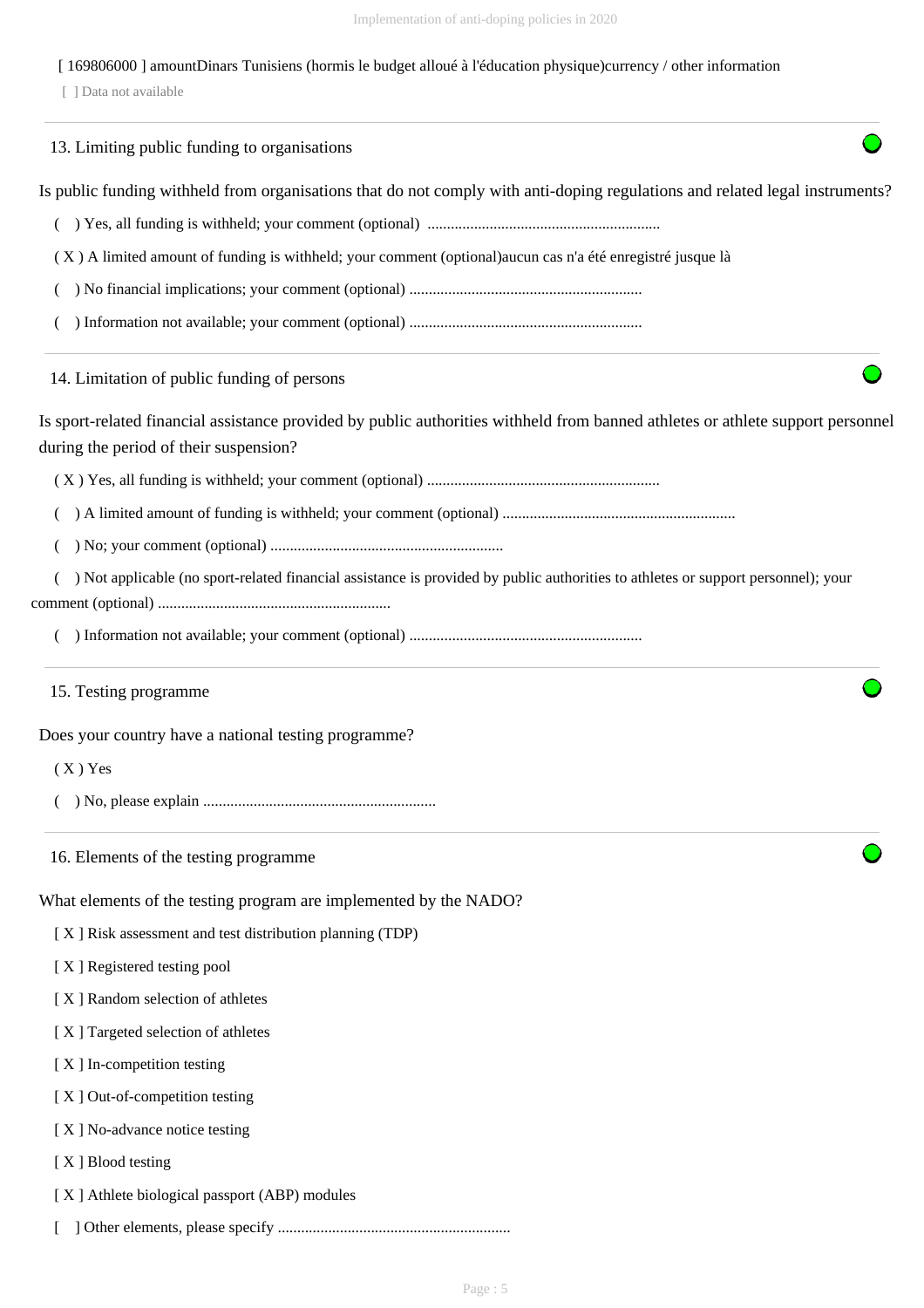|--|

| 17. Quality certificate                              |                                                                                                                                                                                                         |
|------------------------------------------------------|---------------------------------------------------------------------------------------------------------------------------------------------------------------------------------------------------------|
| system)?                                             | Is your NADO or part of its procedures certified according to a quality standard (such as ISO or any other quality assurance                                                                            |
|                                                      |                                                                                                                                                                                                         |
|                                                      |                                                                                                                                                                                                         |
|                                                      |                                                                                                                                                                                                         |
|                                                      | 18. NADO staff, committee members and other anti-doping specialists                                                                                                                                     |
|                                                      | Please outline below how many NADO staff, committees' members and other anti-doping specialists are involved in the                                                                                     |
| Min numeric value allowed: 0                         | coordination and management of your anti-doping programs (except sample collection personnel)                                                                                                           |
| [22] staff full time                                 |                                                                                                                                                                                                         |
| [25] staff part time                                 |                                                                                                                                                                                                         |
|                                                      | [24] committees' members (including, but not limited to, members of the disciplinary panels, NADO Board, TUE, education,<br>whereabouts, scientific, athletes, appeals, ethics and/or other committees) |
|                                                      |                                                                                                                                                                                                         |
| [ ] Data not available                               |                                                                                                                                                                                                         |
| 19. Sample collection personnel                      |                                                                                                                                                                                                         |
| Do you have sample collection personnel (SCP)?       |                                                                                                                                                                                                         |
| (X) Yes, within the NADO                             |                                                                                                                                                                                                         |
|                                                      |                                                                                                                                                                                                         |
|                                                      |                                                                                                                                                                                                         |
| 20. Number of DCOs and BCOs                          |                                                                                                                                                                                                         |
|                                                      | How many doping control officers (DCOs), blood control officers (BCOs) and chaperones are in your sample collection                                                                                     |
| personnel programme?<br>Min numeric value allowed: 0 |                                                                                                                                                                                                         |
|                                                      |                                                                                                                                                                                                         |
|                                                      |                                                                                                                                                                                                         |
|                                                      |                                                                                                                                                                                                         |
| [ ] Data not available                               |                                                                                                                                                                                                         |

# Is there a doping control laboratory in your country?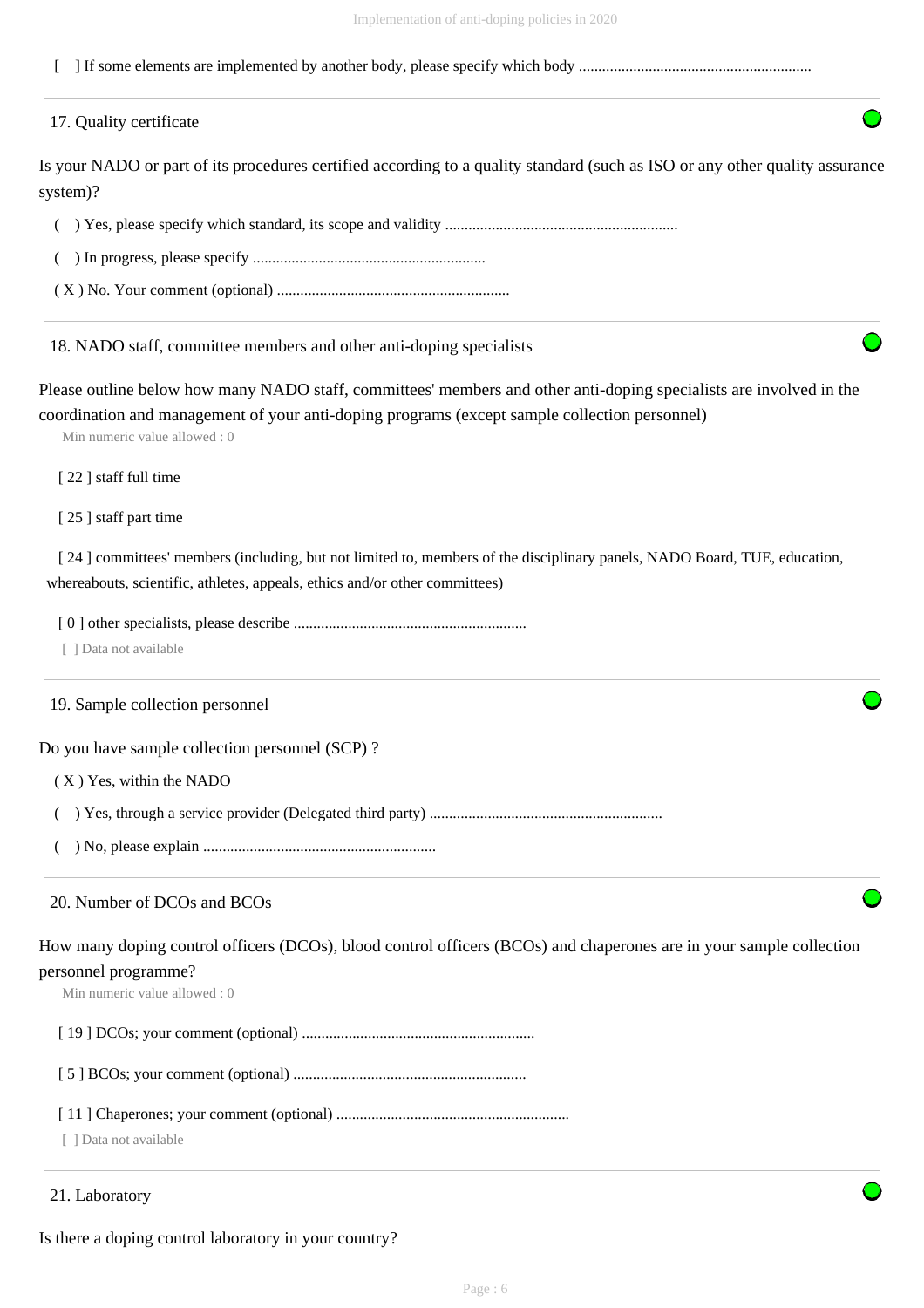[ ] Yes, accredited or approved by WADA in accordance with the International Standard for Laboratories

[ ] No, but a preparatory process is in progress to apply for accreditation or approval by WADA

[ X ] No

# 22. Use of WADA laboratories

Which WADA-accredited or approved laboratories are used for analysis of samples collected by your NADO as a Testing authority within your national testing program in the year 2020? Please list all that applies, including the laboratory in your own country (if you use it) and indicate the percentage of samples analysed in each laboratory. Enter "0", if you don't use this laboratory

|                            | % of NADO samples (estimate) |
|----------------------------|------------------------------|
| ANKARA, TURKEY             | $\boldsymbol{0}$             |
| ATHENS, GREECE             | $\boldsymbol{0}$             |
| <b>BANGKOK, THAILAND</b>   | $\boldsymbol{0}$             |
| <b>BARCELONA, SPAIN</b>    | 100                          |
| BEIJING, CHINA             | $\boldsymbol{0}$             |
| BLOEMFONTEIN, SOUTH AFRICA | $\boldsymbol{0}$             |
| <b>BUCHAREST, ROMANIA</b>  | $\boldsymbol{0}$             |
| COLOGNE, GERMANY           | $\boldsymbol{0}$             |
| DOHA, QATAR                | $\boldsymbol{0}$             |
| GHENT, BELGIUM             | $\boldsymbol{0}$             |
| HAVANA, CUBA               | $\boldsymbol{0}$             |
| HELSINKI, FINLAND          | $\boldsymbol{0}$             |
| KREISCHA, GERMANY          | $\boldsymbol{0}$             |
| LAUSANNE, SWITZERLAND      | $\boldsymbol{0}$             |
| LONDON, UNITED KINGDOM     | $\boldsymbol{0}$             |
| LOS ANGELES, USA           | $\boldsymbol{0}$             |
| MADRID, SPAIN              | $\boldsymbol{0}$             |
| MONTREAL, CANADA           | $\boldsymbol{0}$             |
| NEW DELHI, INDIA           | $\boldsymbol{0}$             |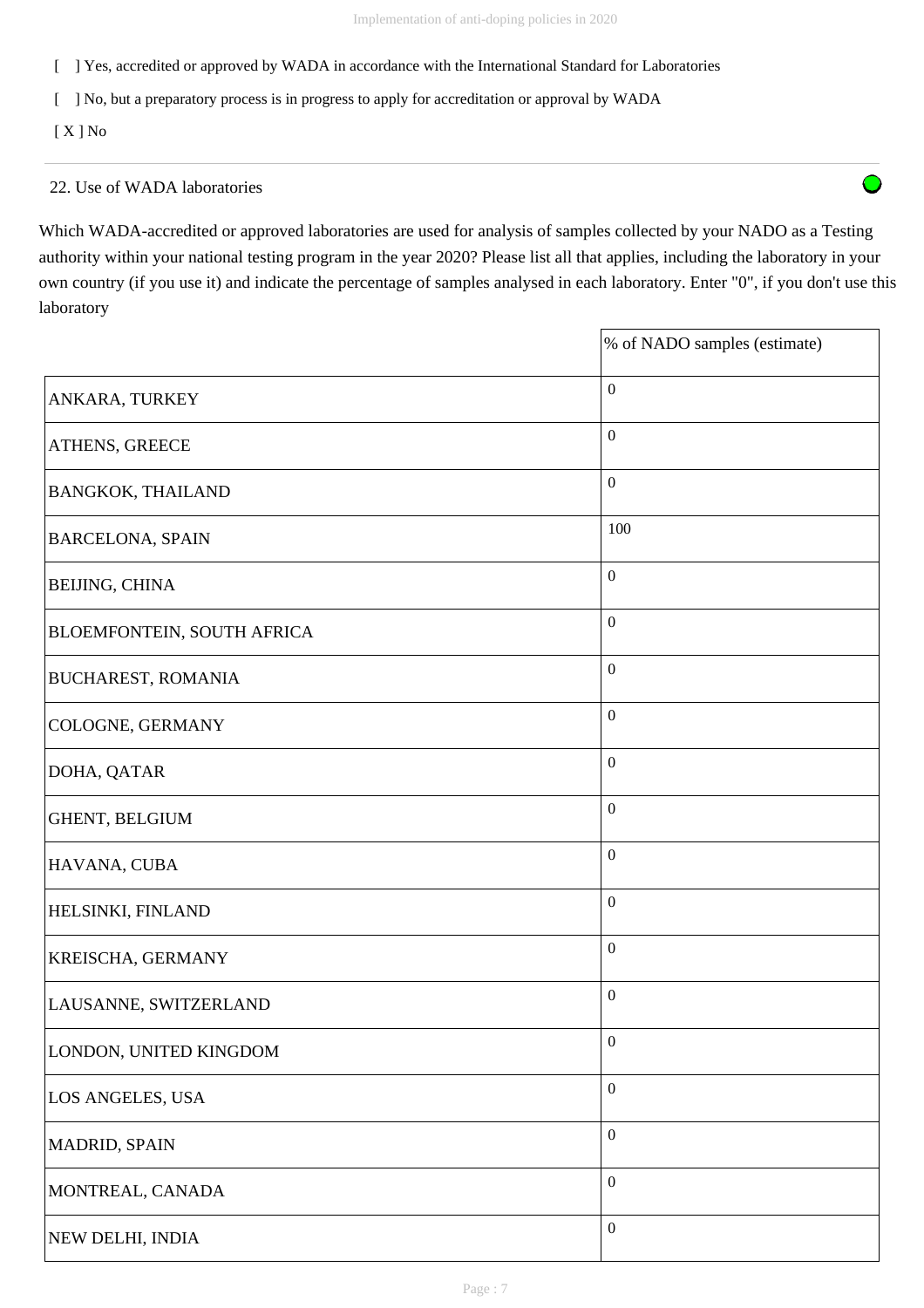| <b>OSLO, NORWAY</b>        | $\mathbf{0}$   |
|----------------------------|----------------|
| PARIS, FRANCE              | $\overline{0}$ |
| RIO DE JANEIRO, BRAZIL     | $\overline{0}$ |
| ROMA, ITALY                | $\overline{0}$ |
| <b>SALT LAKE CITY, USA</b> | $\mathbf{0}$   |
| SEIBERSDORF, AUSTRIA       | $\mathbf{0}$   |
| <b>SEOUL, SOUTH KOREA</b>  | $\mathbf{0}$   |
| STOCKHOLM, SWEDEN          | $\mathbf{0}$   |
| SYDNEY, AUSTRALIA          | $\mathbf{0}$   |
| TOKYO, JAPAN               | $\overline{0}$ |
| WARSAW, POLAND             | $\mathbf{0}$   |

[ ] Data not available

#### 23. Testing statistics

How many samples were collected under your national testing program in the year 2020?

|                                                             | Urine | Blood (including ABP) |
|-------------------------------------------------------------|-------|-----------------------|
| In-competition samples<br>Min numeric value allowed : 0     | 56    | 0                     |
| Out-of-competition samples<br>Min numeric value allowed : 0 | 74    | 39                    |

[ ] Data not available

# 24. Testing abroad

Did you test athletes under your authority who reside or train abroad (directly or by subcontracting other ADOs or antidoping service providers)?

( ) Yes; your comment (optional) ............................................................

( X ) Not in 2020, but we have authorisation to do so; your comment (optional) ............................................................

( ) No, we do not have authorisation to do so; your comment (optional) ............................................................

## 25. Disciplinary system

Please describe the disciplinary process for the anti-doping rule violations and application of the T-DO Recommendation on ensuring the independence of hearing panels (bodies) and promoting fair trial in anti-doping cases [T-DO/Rec(2017)01] http://rm.coe.int/recommendation-on-ensuring-the-independence-of-hearing-panels-bodies-a/1680735159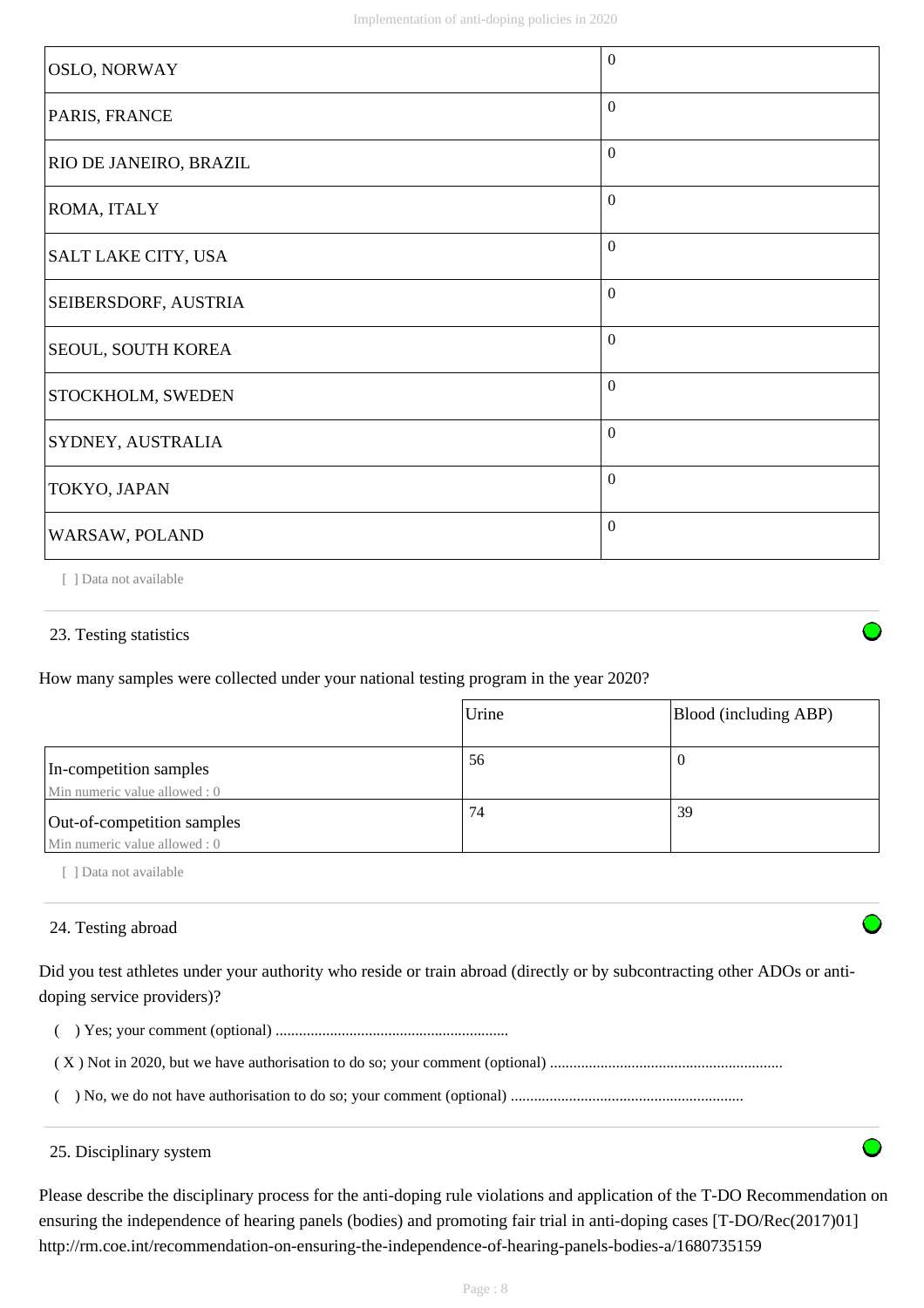| Has your State established<br>centralised panel/body in<br>charge of all hearing<br>proceedings in anti-doping<br>matters (hearing panel)?                                                       | non         | oui (2020); révision en vue de<br>la conformité au Code 2021                                                               | non |
|--------------------------------------------------------------------------------------------------------------------------------------------------------------------------------------------------|-------------|----------------------------------------------------------------------------------------------------------------------------|-----|
| Is the hearing panel<br>independent, and<br>operationally independent<br>from sport movement (i.a.<br>national federations,<br>National Olympic<br>Committee, National<br>Paralympic Committee)? | oui en 2021 | oui en 2020; indépendnace<br>garantie à partir de 2021 quand<br>les comités disciplinaires de<br>l'ANAD ont pris la relève | non |
| Is the hearing panel<br>operationally independent<br>from the government?                                                                                                                        | non         | non                                                                                                                        | oui |
| Is the hearing panel<br>operationally independent<br>from the NADO?                                                                                                                              | oui         | non                                                                                                                        | non |
| Are you aware of T-<br>DO/Rec(2017)01?                                                                                                                                                           | oui         | non                                                                                                                        | non |
| Is the composition of the<br>hearing panel in line with the<br>requirements outlined in T-<br>DO/Rec(2017)01?                                                                                    | oui         | non                                                                                                                        | non |
| Are the rights of access to<br>justice ensured in accordance<br>with T-DO/Rec(2017)01?                                                                                                           | oui         | non                                                                                                                        | non |
| Other comments                                                                                                                                                                                   | non         | Non                                                                                                                        | oui |

[ ] Data not available

# 26. Appeals system

Please describe the process for handling anti-roping rule violations appeals

 Describe, upload documents or add the link to the relevant content Chaque sportif ou autre personne soumise aux règles anti-dopage a le droit de soumettre à l'ANAD une demande de révision de sa sanction en lien avec une violation des règles anti-dopage. Sa demande sera traitée par le Comité de Révision défini par les articles 18 et 22 du décret 2008-103 fixant l'organisation ainsi que les modalités de fonctionnement de l'agence nationale de lutte contre le dopage.

[ ] Data not available

# Attachments

- Loi 54-2007.pdf
- Décret 2008-103 organisation ANAD.pdf

27. Anti-doping rule violations (ADRV)

How many anti-doping rule violations cases were initiated in 2020 and how many of these initiated cases resulted in the imposition of a sanction?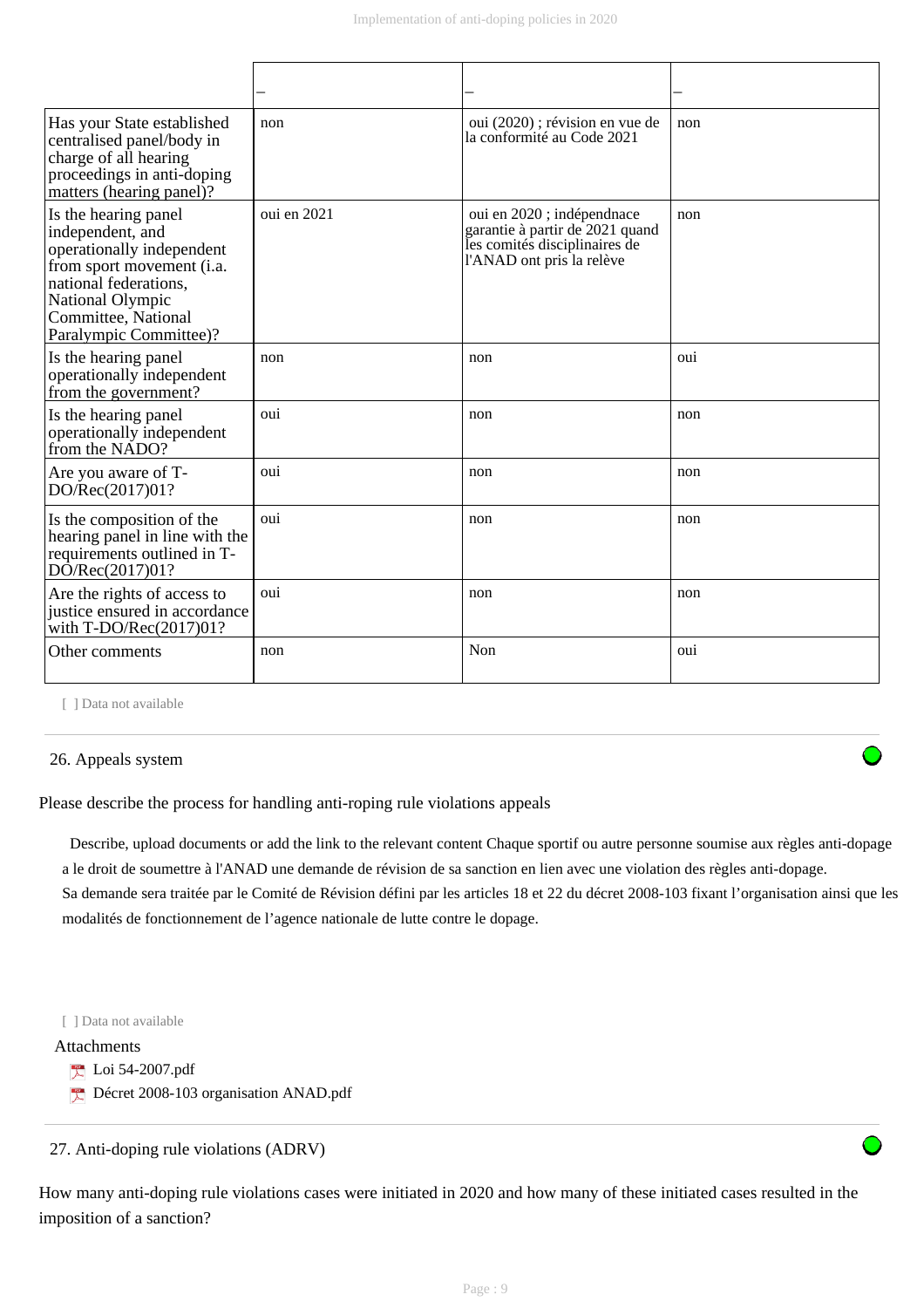|                                                                                                                                                  | Initiated cases  | Cases that resulted in a Cases that resulted in<br>sanction | no sanction      |
|--------------------------------------------------------------------------------------------------------------------------------------------------|------------------|-------------------------------------------------------------|------------------|
| Presence of a prohibited substance or its<br>metabolites or markers in an athlete's sample<br>Min numeric value allowed: 0                       | $\mathbf{1}$     | 1                                                           | $\theta$         |
| Use or attempted use by an athlete of a<br>prohibited substance or a prohibited method<br>Min numeric value allowed: 0                           | $\overline{0}$   | $\Omega$                                                    | $\theta$         |
| Evading, refusing or failing to submit to<br>sample collection<br>Min numeric value allowed: 0                                                   | $\boldsymbol{0}$ | $\Omega$                                                    | $\Omega$         |
| Whereabouts failures<br>Min numeric value allowed: 0                                                                                             | $\theta$         | $\Omega$                                                    | $\boldsymbol{0}$ |
| Tampering or attempted tampering with any<br>part of doping control<br>Min numeric value allowed: 0                                              | $\mathbf{1}$     | $\boldsymbol{0}$                                            | $\boldsymbol{0}$ |
| Possession of prohibited substances and<br>prohibited methods<br>Min numeric value allowed: 0                                                    | $\theta$         | $\Omega$                                                    | $\theta$         |
| Trafficking or attempted trafficking in any<br>prohibited substance or prohibited method<br>Min numeric value allowed: 0                         | $\boldsymbol{0}$ | $\mathbf{0}$                                                | $\overline{0}$   |
| Administration or attempted administration to<br>any athlete of any prohibited method or<br>prohibited substance<br>Min numeric value allowed: 0 | $\Omega$         | $\boldsymbol{0}$                                            | $\Omega$         |
| Complicity<br>Min numeric value allowed: 0                                                                                                       | $\overline{0}$   | $\boldsymbol{0}$                                            | $\boldsymbol{0}$ |
| Prohibited association<br>Min numeric value allowed: 0                                                                                           | $\Omega$         | $\boldsymbol{0}$                                            | $\boldsymbol{0}$ |

[ ] Data not available

# 28. Whereabouts failures

How many of the following whereabouts failures have you registered in 2020?

[ 2 ] One missed test or filing failure

## [ 0 ] Any combination of two missed tests and/or filing failures

[ ] Data not available

29. Co-operation with law enforcement agencies

What measures have been taken to ensure co-operation between NADO and law enforcement agencies in limiting illegal availability of doping substances?

[ ] Law, please specify ............................................................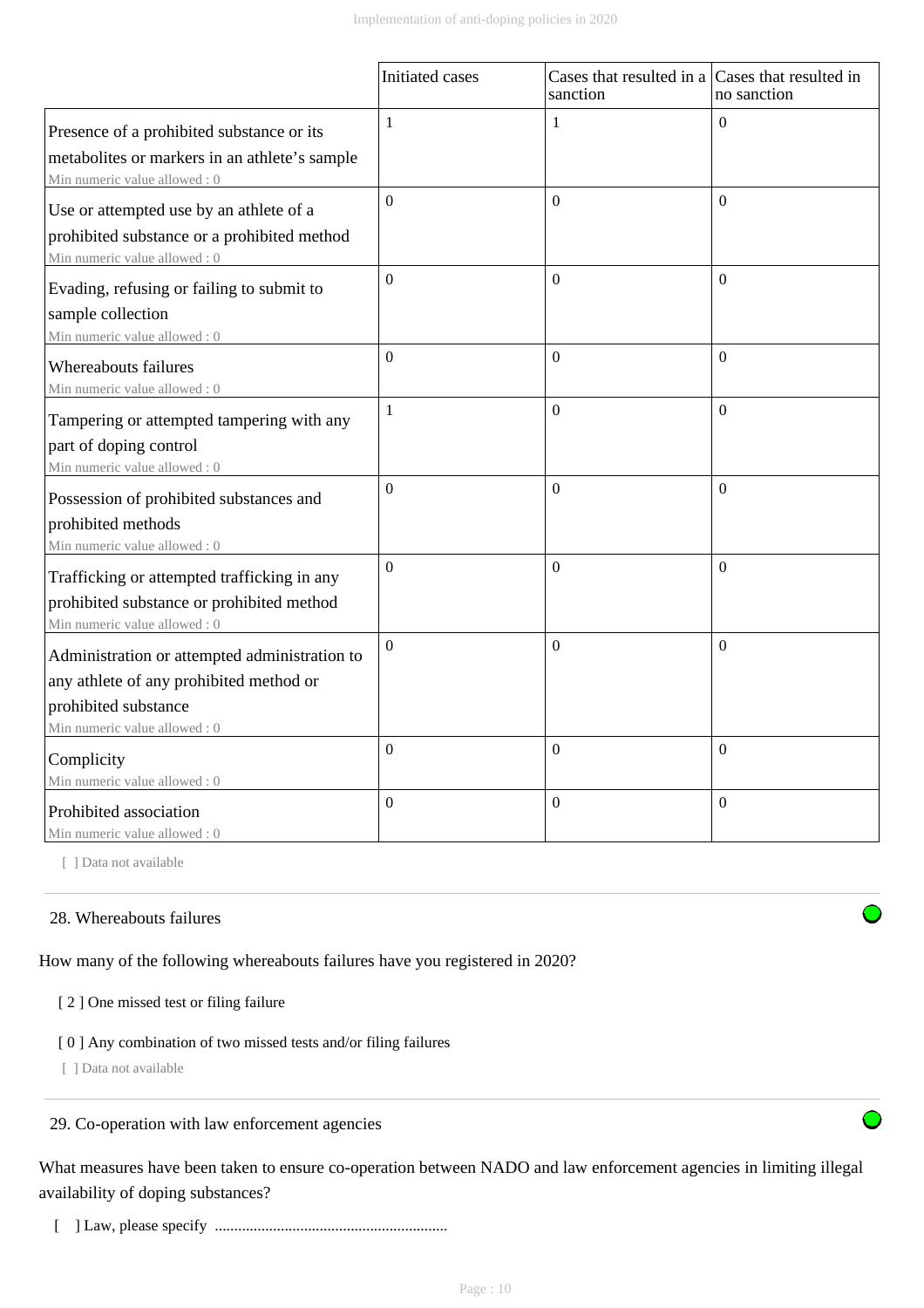[ ] Agreement, please specify ............................................................

 [ X ] Ad hoc activities, please specify Coopération pour le traitement des dossiers de saisies impliquant par exemple des substances interdites chez les sportifs

 [ X ] Other, please specify Les forces de l'ordre (représentants du ministère de l'Intérieur et de la Douane sont officiellement impliqués au sein de la Plateforme Nationale de la Conformité à laConvention Internationale de Lutte contre le Dopage dans le Sport..

[ ] None; your comment (optional) ............................................................

30. Sanctions for doping trafficking

Are there specific penalties or sanctions for illegal circulation of doping substances, in addition to those regulating the movement of medicines and narcotics?

[ ] Criminal penalties, please specify ............................................................

[ X ] Financial penalties, please specify amendes en cas de violations douanières

[ ] Administrative or civil sanctions, please specify ............................................................

 [ X ] Professional disciplinary actions, please specify Disqualification professionnelle des membres d'encadrement sportif ou retrait de licence de tout revendeur

[ ] None of above, please explain ............................................................

[ ] Not available; your comment (optional) ............................................................

31. Statistics on doping trafficking

Do law enforcement agencies share data on the seizure of doping substances with the NADO?

( ) Yes, please specify how many seizures have been reported in 2020 ............................................................

( ) No. Your comment (optional) ............................................................

 ( X ) Other, please specifyLes statistiques des saisies douanières sont disponibles ce qui n'est pas encore établi avec les autres corps des forces de l'ordre.

#### 32. Whistleblowers

Is your NADO implementing a whistleblower policy/programme?

( X ) Yes; any comment ............................................................

( ) No, but a preparatory process is in progress to develop a whistleblower policy/programme; any comment

............................................................

( ) No; any comment ............................................................

#### Attachments

Lien pour le lancement des alertes en ligne : http://www.anad.tn/index.php/signaler-un-acte-de-doppage/

33. Legal background for Whistleblower policy

If your NADO implements a Whistleblower policy/programme, please describe the legal framework for this programme

[ X ] National legislation

[ ] NADO Rules

[ ] Direct application of WADA Whistleblowing programme/policy and procedure for reporting misconduct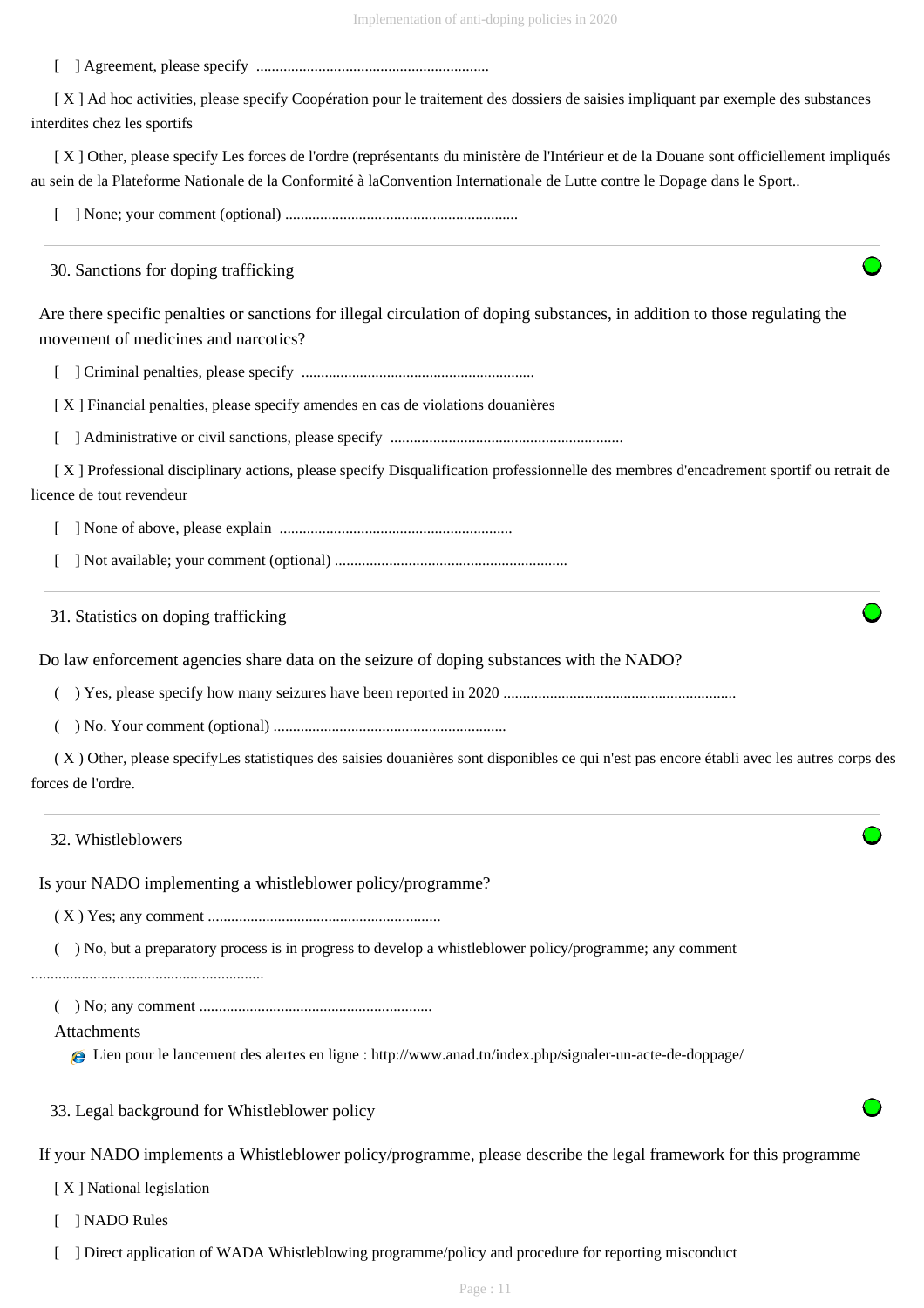[ ] Direct application of the rules of one or more international sports organisations, if yes, please list them

............................................................

- [ ] Other. Please describe ............................................................
- [ ] Not applicable
- Attachments
	- Loi2017\_10.pdf

34. Organisation of anti-doping education

Which organisations are involved in implementing anti-doping education programs?

- [ X ] National anti-doping organisation
- [ X ] Ministry responsible for sport
- [ X ] Ministry responsible for education
- [ ] Ministry responsible for health
- [ ] Other governmental body ............................................................
- [ X ] National sport federations
- [ ] Regional/municipal sport organisations
- [ X ] Universities
- [ ] Schools
- [ ] Sport clubs
- [ ] Other bodies ............................................................

# 35. Anti-doping education themes

## What types of anti-doping message are provided for different target groups?

|                      | elite<br>athletes | young<br>athletes | recreatio<br>nal<br>athletes      | sports<br>officials | coaches | medical<br>personne pupils | school                            | media                             | general<br>public | other  |
|----------------------|-------------------|-------------------|-----------------------------------|---------------------|---------|----------------------------|-----------------------------------|-----------------------------------|-------------------|--------|
| National and         | [X]               | [X]               |                                   | [X]                 | [X]     | [X]                        | [X]                               | [X]                               | [X]               |        |
| International anti-  |                   |                   |                                   |                     |         |                            |                                   |                                   |                   |        |
| doping rules         |                   |                   |                                   |                     |         |                            |                                   |                                   |                   |        |
| Harm of doping to    | [X]               | [X]               | [X]                               | [X]                 | [X]     | [X]                        | [X]                               | [X]                               | [X]               |        |
| the spirit of sport  |                   |                   |                                   |                     |         |                            |                                   |                                   |                   |        |
| Athletes and         | [X]               | [X]               | $\begin{bmatrix} 1 \end{bmatrix}$ | [X]                 | [X]     | [X]                        | $\begin{bmatrix} 1 \end{bmatrix}$ | $\begin{bmatrix} 1 \end{bmatrix}$ | $[\ ]$            |        |
| athlete support      |                   |                   |                                   |                     |         |                            |                                   |                                   |                   |        |
| personnel's rights   |                   |                   |                                   |                     |         |                            |                                   |                                   |                   |        |
| and responsibilities |                   |                   |                                   |                     |         |                            |                                   |                                   |                   |        |
| Consequences of      | [X]               | [X]               | [X]                               | [X]                 | [X]     | [X]                        | [X]                               | [X]                               | [X]               | $[\ ]$ |
| doping, including    |                   |                   |                                   |                     |         |                            |                                   |                                   |                   |        |
| sanctions, health    |                   |                   |                                   |                     |         |                            |                                   |                                   |                   |        |
| and social           |                   |                   |                                   |                     |         |                            |                                   |                                   |                   |        |
| consequences         |                   |                   |                                   |                     |         |                            |                                   |                                   |                   |        |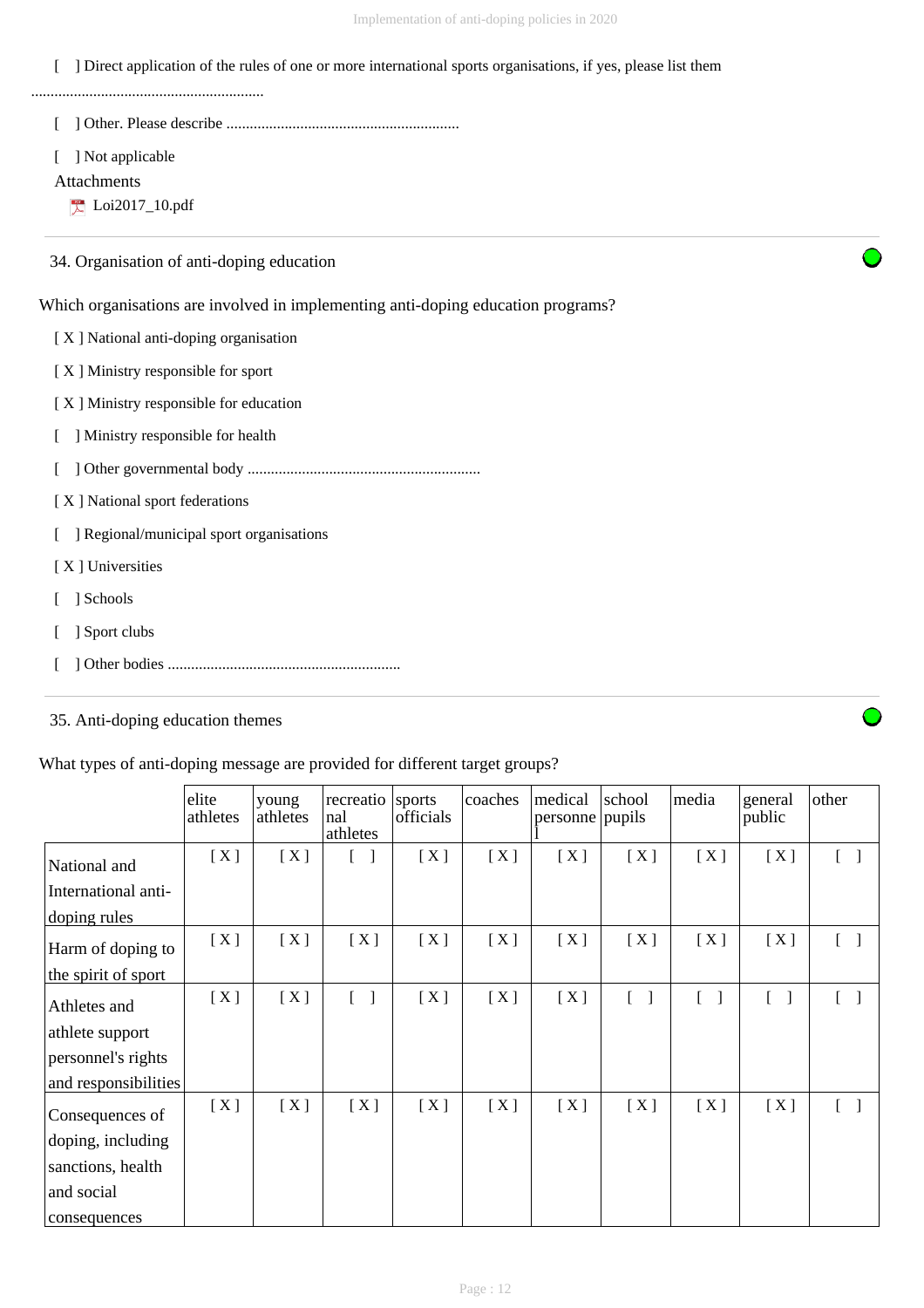| Substances and  | [X] | [X]          | [X]                               | [X] | [X] | [X] | [X]                                   |                                   | $\begin{bmatrix} 1 \end{bmatrix}$ |  |
|-----------------|-----|--------------|-----------------------------------|-----|-----|-----|---------------------------------------|-----------------------------------|-----------------------------------|--|
| methods on the  |     |              |                                   |     |     |     |                                       |                                   |                                   |  |
| Prohibited List |     |              |                                   |     |     |     |                                       |                                   |                                   |  |
| Doping control  | [X] | [X]          | $\lceil$ 1                        | [X] | [X] | [X] | $\mathsf{L}$                          | $\begin{bmatrix} 1 \end{bmatrix}$ | $\begin{bmatrix} 1 \end{bmatrix}$ |  |
| procedures      |     |              |                                   |     |     |     |                                       |                                   |                                   |  |
| Therapeutic use | [X] | [X]          | $\begin{bmatrix} & \end{bmatrix}$ |     | [X] | [X] | $\begin{bmatrix} 1 \end{bmatrix}$     | $\begin{bmatrix} 1 \end{bmatrix}$ | $\begin{bmatrix} 1 \end{bmatrix}$ |  |
| exemptions      |     |              |                                   |     |     |     |                                       |                                   |                                   |  |
| (TUES)          |     |              |                                   |     |     |     |                                       |                                   |                                   |  |
| Applicable      | [X] | $\mathsf{L}$ | l 1                               |     |     | [X] | $\begin{bmatrix} 1 & 1 \end{bmatrix}$ | $\begin{bmatrix} 1 \end{bmatrix}$ | $\begin{bmatrix} 1 \end{bmatrix}$ |  |
| whereabouts     |     |              |                                   |     |     |     |                                       |                                   |                                   |  |
| requirements    |     |              |                                   |     |     |     |                                       |                                   |                                   |  |

# 36. Nutritional supplements

What measures have been taken to address the problems related to nutritional supplements in sport?

- [ X ] Restrict availability
- [ ] Control of production
- [ ] Provide quality assurance
- [X] Comprehensive labelling
- [ ] Limit advertising and promotion
- [ X ] Educational and informational measures
- [ ] Other, please specify: ............................................................

# 37. Anti-doping research

Has any anti-doping research been undertaken or supported?

- ( ) Yes; your comment (optional) ............................................................
- ( ) Yes, to a limited extent; your comment (optional) ............................................................

 ( X ) No; your comment (optional)Au vu de la situation sanitaire du pays, aucune activité de recherche de terrain n'a été entreprise en 2020. Habituellement les thèmes abordés dans nos travaux de recherche sont la prévebtion du dopageet les aspects comportementaux et sociaux du dopage.

# 38. Areas of anti-doping research

What are the areas of anti-doping research?

- [ ] Doping prevention
- [ ] Detection methods
- [ ] Behavioural and social aspects of doping
- [ ] Health consequences of doping
- [ ] Physiological and psychological training programmes
- [ ] Emerging substances or methods
- [ ] Alternative testing methods